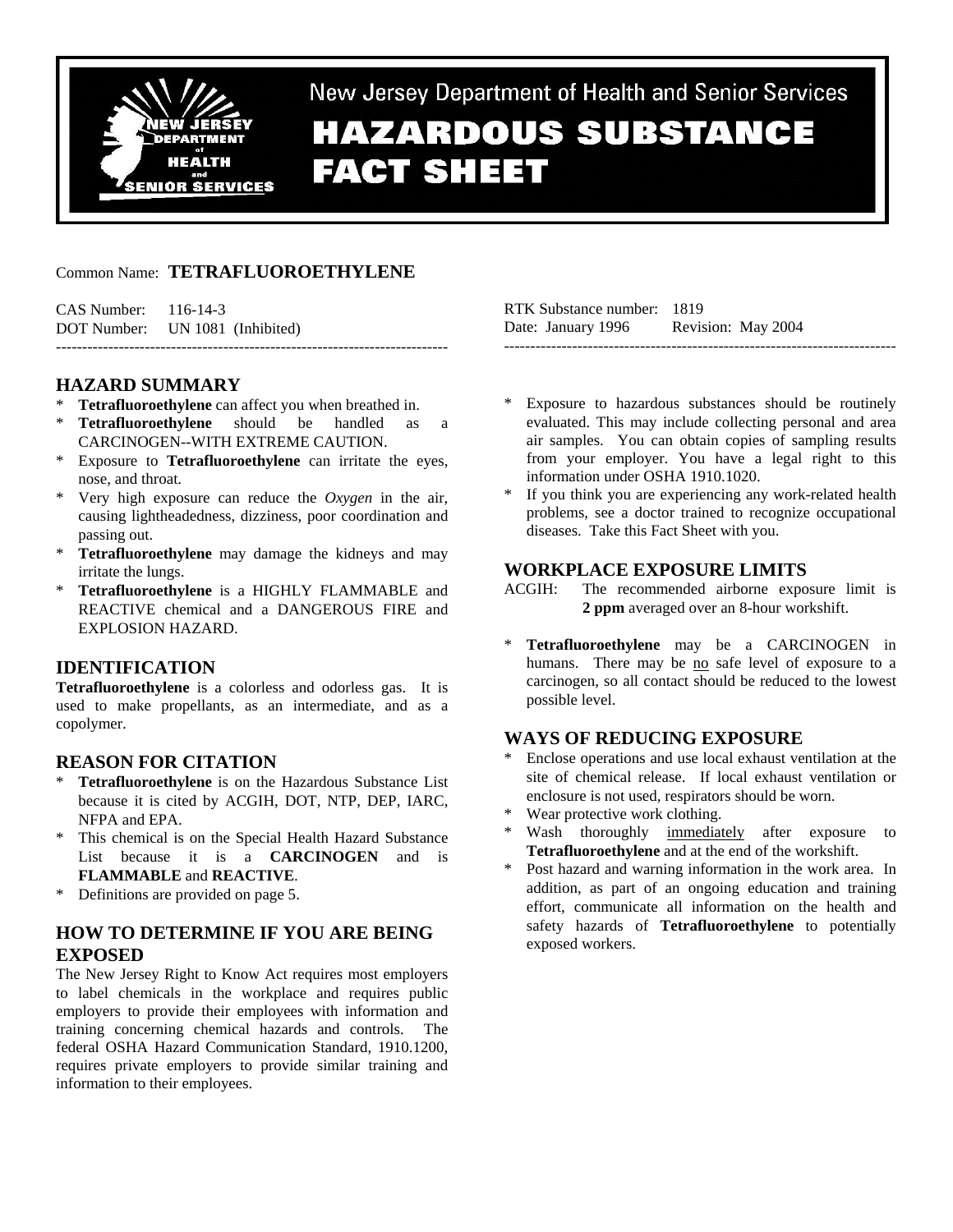# **TETRAFLUOROETHYLENE page 2 of 6**

This Fact Sheet is a summary source of information of all potential and most severe health hazards that may result from exposure. Duration of exposure, concentration of the substance and other factors will affect your susceptibility to any of the potential effects described below.

---------------------------------------------------------------------------

## **HEALTH HAZARD INFORMATION**

#### **Acute Health Effects**

The following acute (short-term) health effects may occur immediately or shortly after exposure to **Tetrafluoroethylene**:

- \* Exposure to **Tetrafluoroethylene** can irritate the eyes, nose, and throat.
- \* Very high exposure can reduce the *Oxygen* in the air, causing lightheadedness, dizziness, poor coordination and passing out.

#### **Chronic Health Effects**

The following chronic (long-term) health effects can occur at some time after exposure to **Tetrafluoroethylene** and can last for months or years:

#### **Cancer Hazard**

- \* **Tetrafluoroethylene** may be a CARCINOGEN in humans since it has been shown to cause liver, blood, and kidney cancers in animals.
- Many scientists believe there is no safe level of exposure to a carcinogen.

#### **Reproductive Hazard**

While **Tetrafluoroethylene** has been tested, further testing is required to assess its potential to cause reproductive harm.

## **Other Long-Term Effects**

- Tetrafluoroethylene may damage the kidneys.
- \* **Tetrafluoroethylene** may irritate the lungs. Repeated exposures may cause bronchitis to develop with cough, phlegm, and/or shortness of breath.

## **MEDICAL**

#### **Medical Testing**

If symptoms develop or overexposure is suspected, the following are recommended:

- Kidney function tests.
- \* Lung function tests.

Any evaluation should include a careful history of past and present symptoms with an exam. Medical tests that look for damage already done are not a substitute for controlling exposure.

Request copies of your medical testing. You have a legal right to this information under OSHA 1910.1020.

#### **Mixed Exposures**

Because smoking can cause heart disease, as well as lung cancer, emphysema, and other respiratory problems, it may worsen respiratory conditions caused by chemical exposure. Even if you have smoked for a long time, stopping now will reduce your risk of developing health problems.

#### **WORKPLACE CONTROLS AND PRACTICES**

Unless a less toxic chemical can be substituted for a hazardous substance, **ENGINEERING CONTROLS** are the most effective way of reducing exposure. The best protection is to enclose operations and/or provide local exhaust ventilation at the site of chemical release. Isolating operations can also reduce exposure. Using respirators or protective equipment is less effective than the controls mentioned above, but is sometimes necessary.

In evaluating the controls present in your workplace, consider: (1) how hazardous the substance is, (2) how much of the substance is released into the workplace and (3) whether harmful skin or eye contact could occur. Special controls should be in place for highly toxic chemicals or when significant skin, eye, or breathing exposures are possible.

In addition, the following controls are recommended:

- Where possible, automatically transfer **Tetrafluoroethylene** from cylinders or other storage containers to process containers.
- \* Before entering a confined space where **Tetrafluoroethylene** is present, check to make sure sufficient *Oxygen* (19.5%) exists.
- Before entering a confined space where **Tetrafluoroethylene** may be present, check to make sure that an explosive concentration does not exist.
- Specific engineering controls are required for this chemical by OSHA. Refer to the OSHA Standard: 29 CFR 1910.101 *Compressed Gases*.

Good **WORK PRACTICES** can help to reduce hazardous exposures. The following work practices are recommended:

- Workers whose clothing has been contaminated by **Tetrafluoroethylene** should change into clean clothing promptly.
- Do not take contaminated work clothes home. Family members could be exposed.
- \* Eye wash fountains should be provided in the immediate work area for emergency use.
- If there is the possibility of skin exposure, emergency shower facilities should be provided.
- On skin contact with **Tetrafluoroethylene**, immediately wash or shower to remove the chemical. At the end of the workshift, wash any areas of the body that may have contacted **Tetrafluoroethylene**, whether or not known skin contact has occurred.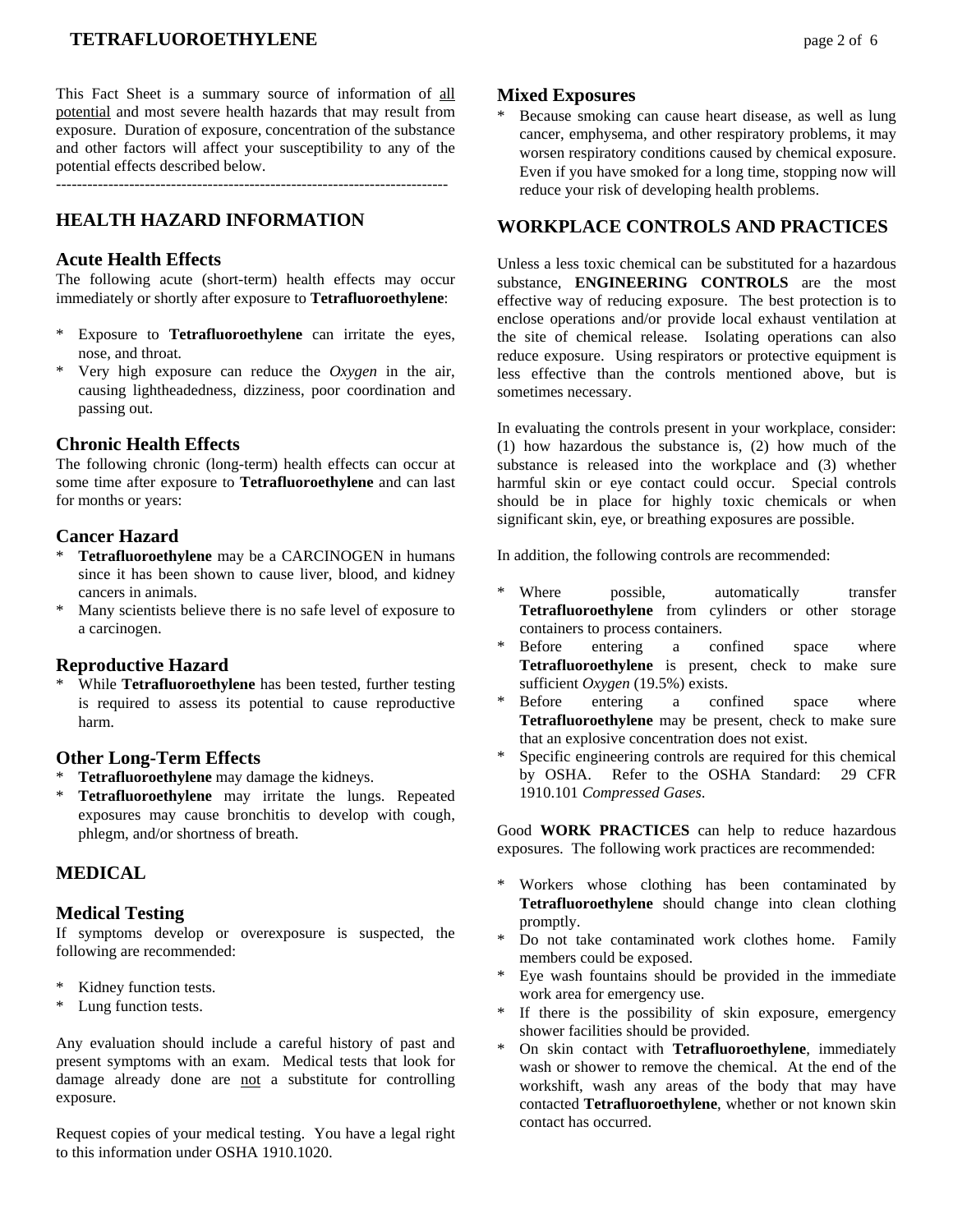# **TETRAFLUOROETHYLENE page 3 of 6**

\* Do not eat, smoke, or drink where **Tetrafluoroethylene** is handled, processed, or stored, since the chemical can be swallowed. Wash hands carefully before eating, drinking, smoking, or using the toilet.

# **PERSONAL PROTECTIVE EQUIPMENT**

WORKPLACE CONTROLS ARE BETTER THAN PERSONAL PROTECTIVE EQUIPMENT. However, for some jobs (such as outside work, confined space entry, jobs done only once in a while, or jobs done while workplace controls are being installed), personal protective equipment may be appropriate.

OSHA 1910.132 requires employers to determine the appropriate personal protective equipment for each hazard and to train employees on how and when to use protective equipment.

The following recommendations are only guidelines and may not apply to every situation.

### **Clothing**

- \* Avoid skin contact with **Tetrafluoroethylene**. Wear protective gloves and clothing. Safety equipment suppliers/manufacturers can provide recommendations on the most protective glove/clothing material for your operation.
- \* All protective clothing (suits, gloves, footwear, headgear) should be clean, available each day, and put on before work.
- Safety equipment manufacturers recommend *Butyl Rubber*, *Neoprene*, *Polyvinyl Alcohol* and *Viton* as protective materials.

### **Eye Protection**

- Wear non-vented, impact resistant goggles when working with fumes, gases, or vapors.
- \* Wear a face shield along with goggles when working with corrosive, highly irritating or toxic substances.

## **Respiratory Protection**

### **IMPROPER USE OF RESPIRATORS IS DANGEROUS.**

Such equipment should only be used if the employer has a written program that takes into account workplace conditions, requirements for worker training, respirator fit testing and medical exams, as described in OSHA 1910.134.

Where the potential exists for exposure over 2 ppm, use a NIOSH approved supplied-air respirator with a full facepiece operated in a pressure-demand or other positivepressure mode. For increased protection use in combination with an auxiliary self-contained breathing apparatus operated in a pressure-demand or other positive-pressure mode.

# **HANDLING AND STORAGE**

- \* Prior to working with **Tetrafluoroethylene** you should be trained on its proper handling and storage.
- \* If **Tetrafluoroethylene** is stored without an inhibitor (such as *Terpene B* and *d-Limonene*) it can polymerize when HEATED or exposed to OXYGEN.
- \* **Tetrafluoroethylene** is not compatible with OXIDIZING AGENTS (such as PERCHLORATES, PEROXIDES, PERMANGANATES, CHLORATES, NITRATES, CHLORINE, BROMINE and FLUORINE); METAL OXIDES; HYDROGEN; ETHYLENE; and SULFUR TRIOXIDES.
- Store with an inhibitor in tightly closed containers in a cool, well-ventilated area.
- Sources of ignition, such as smoking and open flames, are prohibited where **Tetrafluoroethylene** is used, handled, or stored.
- \* Metal containers involving the transfer of **Tetrafluoroethylene** should be grounded and bonded.
- \* Use only non-sparking tools and equipment, especially when opening and closing containers of **Tetrafluoroethylene**.
- \* Wherever **Tetrafluoroethylene** is used, handled, manufactured, or stored, use explosion-proof electrical equipment and fittings.

## **QUESTIONS AND ANSWERS**

- Q: If I have acute health effects, will I later get chronic health effects?
- A: Not always. Most chronic (long-term) effects result from repeated exposures to a chemical.
- Q: Can I get long-term effects without ever having shortterm effects?
- A: Yes, because long-term effects can occur from repeated exposures to a chemical at levels not high enough to make you immediately sick.
- Q: What are my chances of getting sick when I have been exposed to chemicals?
- A: The likelihood of becoming sick from chemicals is increased as the amount of exposure increases. This is determined by the length of time and the amount of material to which someone is exposed.
- Q: When are higher exposures more likely?
- A: Conditions which increase risk of exposure include physical and mechanical processes (heating, pouring, spraying, spills and evaporation from large surface areas such as open containers), and "confined space" exposures (working inside vats, reactors, boilers, small rooms, etc.).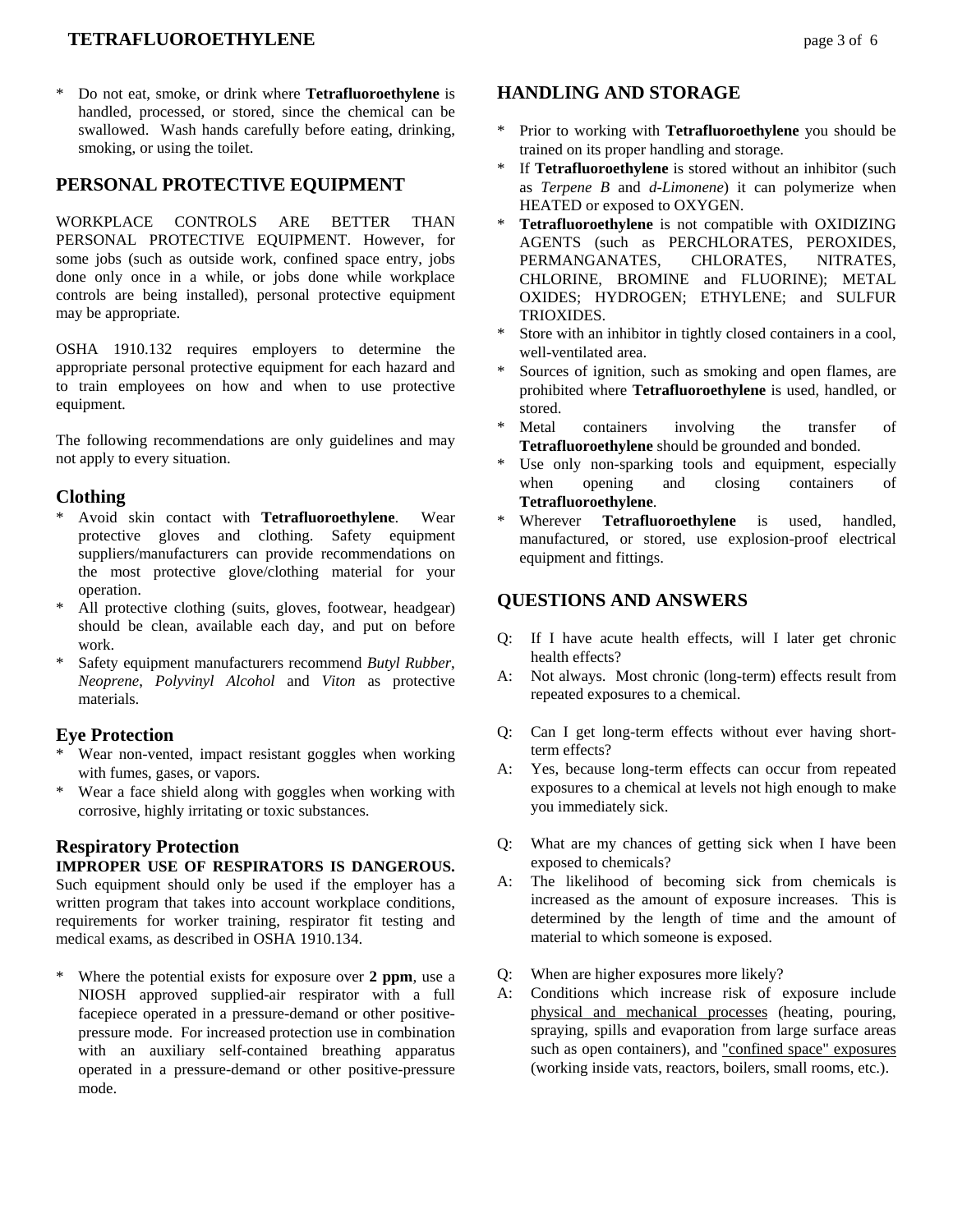- Q: Is the risk of getting sick higher for workers than for community residents?
- A: Yes. Exposures in the community, except possibly in cases of fires or spills, are usually much lower than those found in the workplace. However, people in the community may be exposed to contaminated water as well as to chemicals in the air over long periods. This may be a problem for children or people who are already ill.
- Q: Don't all chemicals cause cancer?
- A: No. Most chemicals tested by scientists are not cancercausing.
- Q: Should I be concerned if a chemical causes cancer in animals?
- A: Yes. Most scientists agree that a chemical that causes cancer in animals should be treated as a suspected human carcinogen unless proven otherwise.
- Q: But don't they test animals using much higher levels of a chemical than people usually are exposed to?
- A: Yes. That's so effects can be seen more clearly using fewer animals. But high doses alone don't cause cancer unless it's a cancer agent. In fact, a chemical that causes cancer in animals at high doses could cause cancer in humans exposed to low doses.

-------------------------------------------------------------------------- The following information is available from:

 New Jersey Department of Health and Senior Services Occupational Health Service PO Box 360 Trenton, NJ 08625-0360 (609) 984-1863 (609) 984-7407 (fax)

Web address: http://www.state.nj.us/health/eoh/odisweb/

#### **Industrial Hygiene Information**

Industrial hygienists are available to answer your questions regarding the control of chemical exposures using exhaust ventilation, special work practices, good housekeeping, good hygiene practices, and personal protective equipment including respirators. In addition, they can help to interpret the results of industrial hygiene survey data.

#### **Medical Evaluation**

If you think you are becoming sick because of exposure to chemicals at your workplace, you may call personnel at the Department of Health and Senior Services, Occupational Health Service, who can help you find the information you need.

#### **Public Presentations**

Presentations and educational programs on occupational health or the Right to Know Act can be organized for labor unions, trade associations and other groups.

#### **Right to Know Information Resources**

The Right to Know Infoline (609) 984-2202 can answer questions about the identity and potential health effects of chemicals, list of educational materials in occupational health, references used to prepare the Fact Sheets, preparation of the Right to Know Survey, education and training programs, labeling requirements, and general information regarding the Right to Know Act. Violations of the law should be reported to (609) 984-2202.

 $-$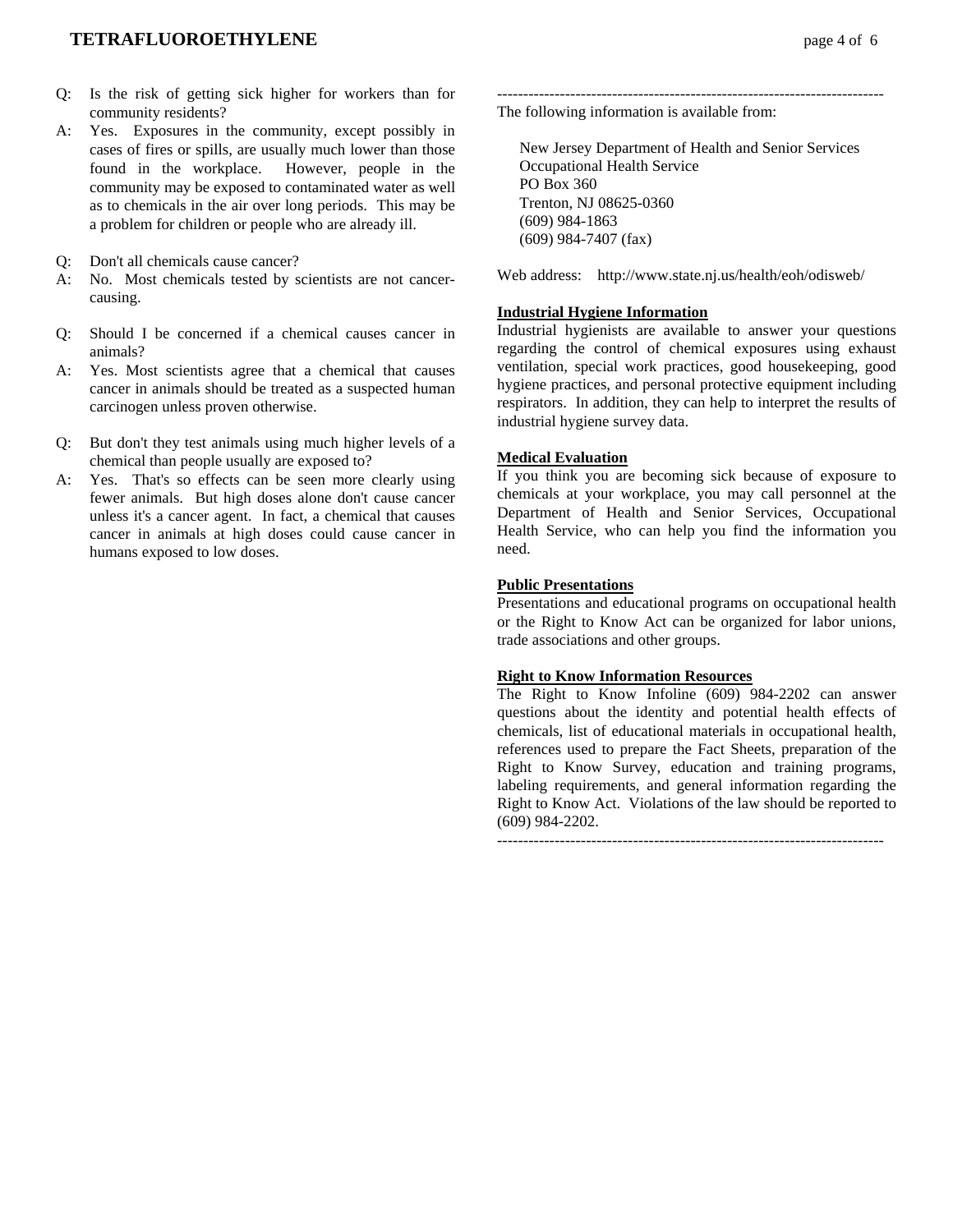### **TETRAFLUOROETHYLENE page 5 of 6**

#### **DEFINITIONS**

**ACGIH** is the American Conference of Governmental Industrial Hygienists. It recommends upper limits (called TLVs) for exposure to workplace chemicals.

A **carcinogen** is a substance that causes cancer.

The **CAS number** is assigned by the Chemical Abstracts Service to identify a specific chemical.

**CFR** is the Code of Federal Regulations, which consists of the regulations of the United States government.

A **combustible** substance is a solid, liquid or gas that will burn.

A **corrosive** substance is a gas, liquid or solid that causes irreversible damage to human tissue or containers.

**DEP** is the New Jersey Department of Environmental **Protection** 

**DOT** is the Department of Transportation, the federal agency that regulates the transportation of chemicals.

**EPA** is the Environmental Protection Agency, the federal agency responsible for regulating environmental hazards.

A **fetus** is an unborn human or animal.

A **flammable** substance is a solid, liquid, vapor or gas that will ignite easily and burn rapidly.

The **flash point** is the temperature at which a liquid or solid gives off vapor that can form a flammable mixture with air.

**IARC** is the International Agency for Research on Cancer, a scientific group that classifies chemicals according to their cancer-causing potential.

**IRIS** is the Integrated Risk Information System database of the federal EPA.

A **miscible** substance is a liquid or gas that will evenly dissolve in another.

**mg/m3** means milligrams of a chemical in a cubic meter of air. It is a measure of concentration (weight/volume).

A **mutagen** is a substance that causes mutations. A **mutation** is a change in the genetic material in a body cell. Mutations can lead to birth defects, miscarriages, or cancer.

**NAERG** is the North American Emergency Response Guidebook. It was jointly developed by Transport Canada, the United States Department of Transportation and the Secretariat of Communications and Transportation of Mexico. It is a guide for first responders to quickly identify the specific or generic hazards of material involved in a transportation incident, and to protect themselves and the general public during the initial response phase of the incident.

**NFPA** is the National Fire Protection Association. It classifies substances according to their fire and explosion hazard.

**NIOSH** is the National Institute for Occupational Safety and Health. It tests equipment, evaluates and approves respirators, conducts studies of workplace hazards, and proposes standards to OSHA.

**NTP** is the National Toxicology Program which tests chemicals and reviews evidence for cancer.

**OSHA** is the Occupational Safety and Health Administration, which adopts and enforces health and safety standards.

**PEL** is the Permissible Exposure Limit which is enforceable by the Occupational Safety and Health Administration.

**PIH** is a DOT designation for chemicals which are Poison Inhalation Hazards.

**ppm** means parts of a substance per million parts of air. It is a measure of concentration by volume in air.

A **reactive** substance is a solid, liquid or gas that releases energy under certain conditions.

**STEL** is a Short Term Exposure Limit which is usually a 15 minute exposure that should not be exceeded at any time during a work day.

A **teratogen** is a substance that causes birth defects by damaging the fetus.

**TLV** is the Threshold Limit Value, the workplace exposure limit recommended by ACGIH.

The **vapor pressure** is a measure of how readily a liquid or a solid mixes with air at its surface. A higher vapor pressure indicates a higher concentration of the substance in air and therefore increases the likelihood of breathing it in.